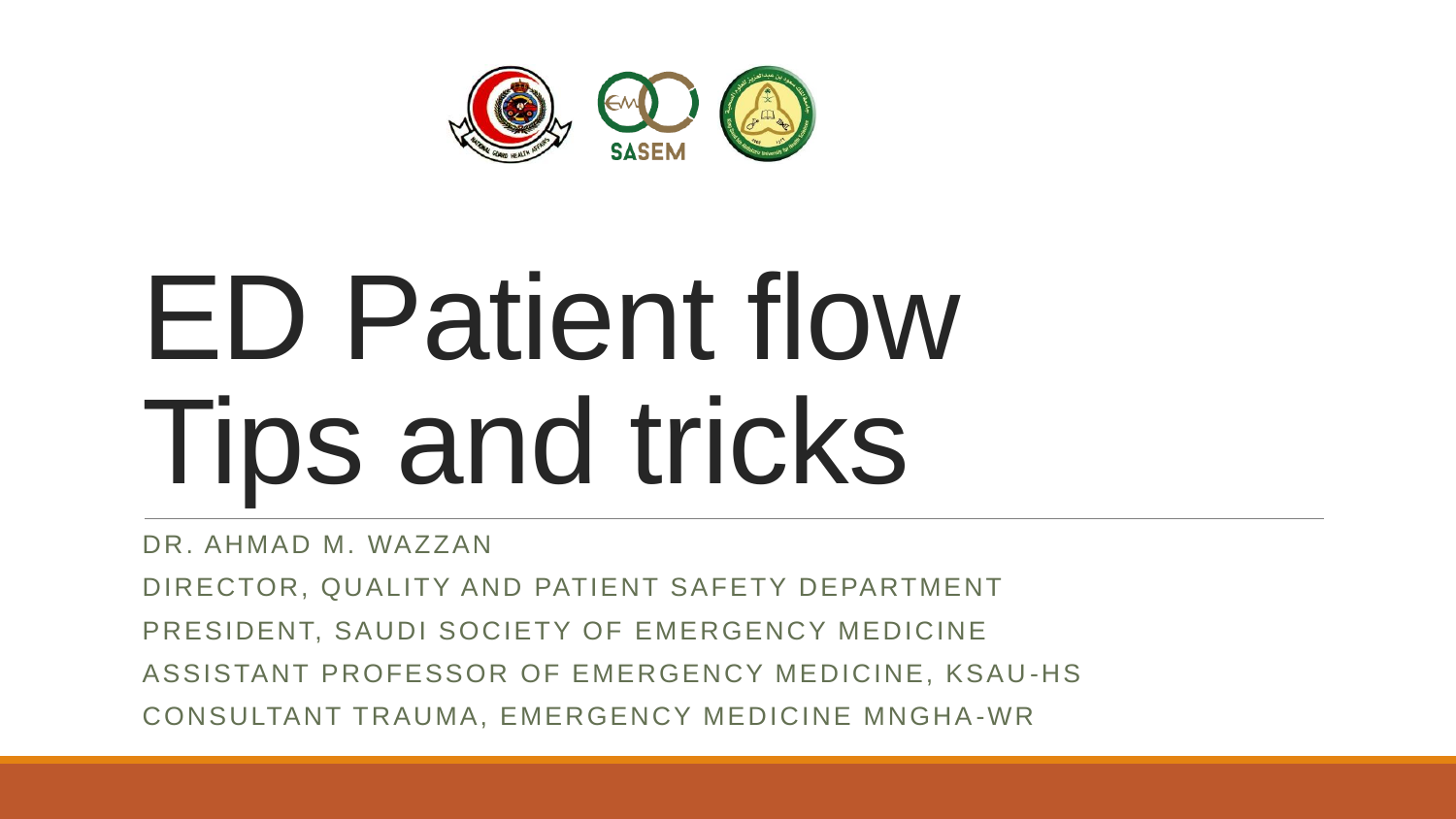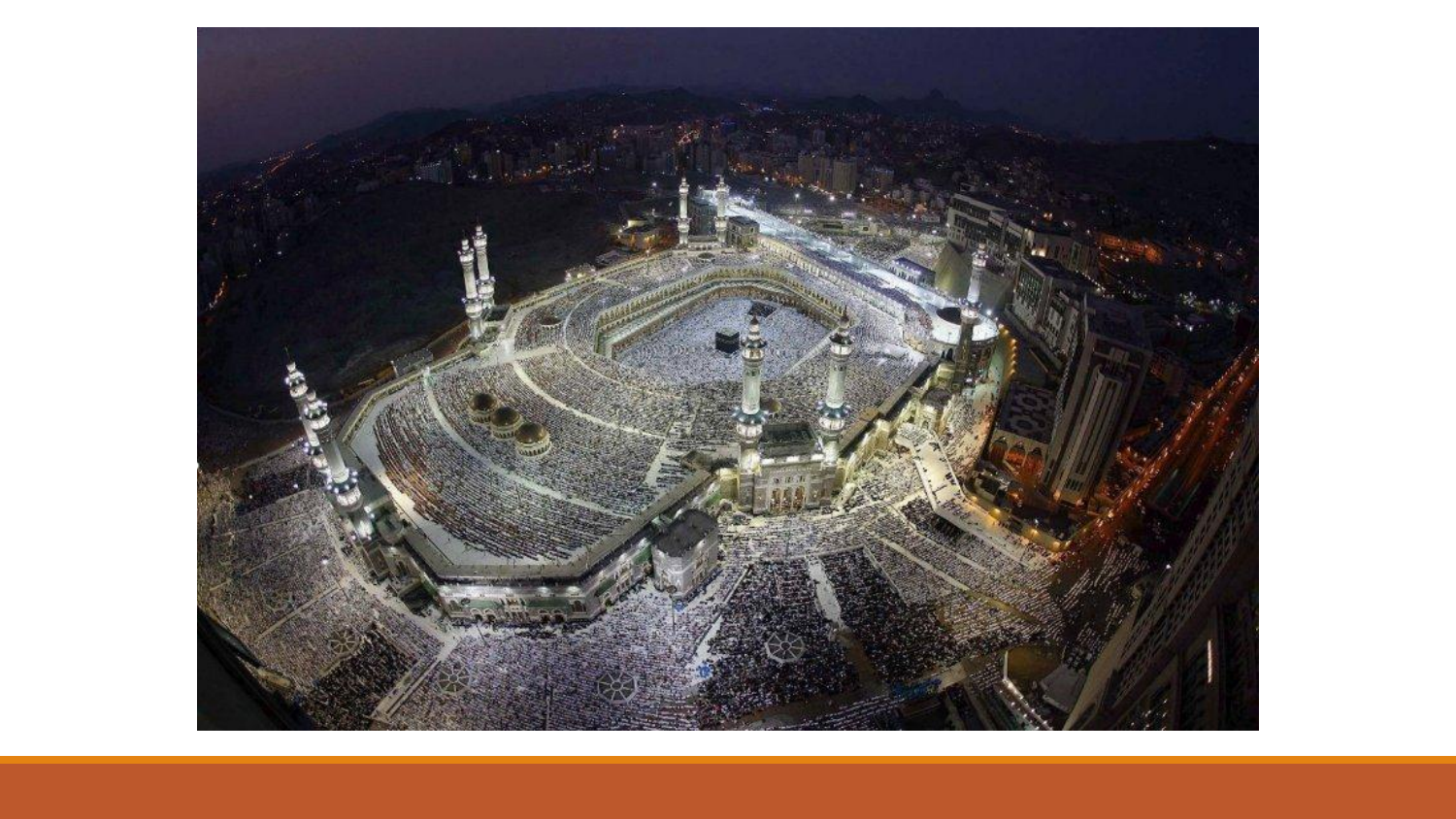### The "as is"

Know where do you stand to know where to **go** 

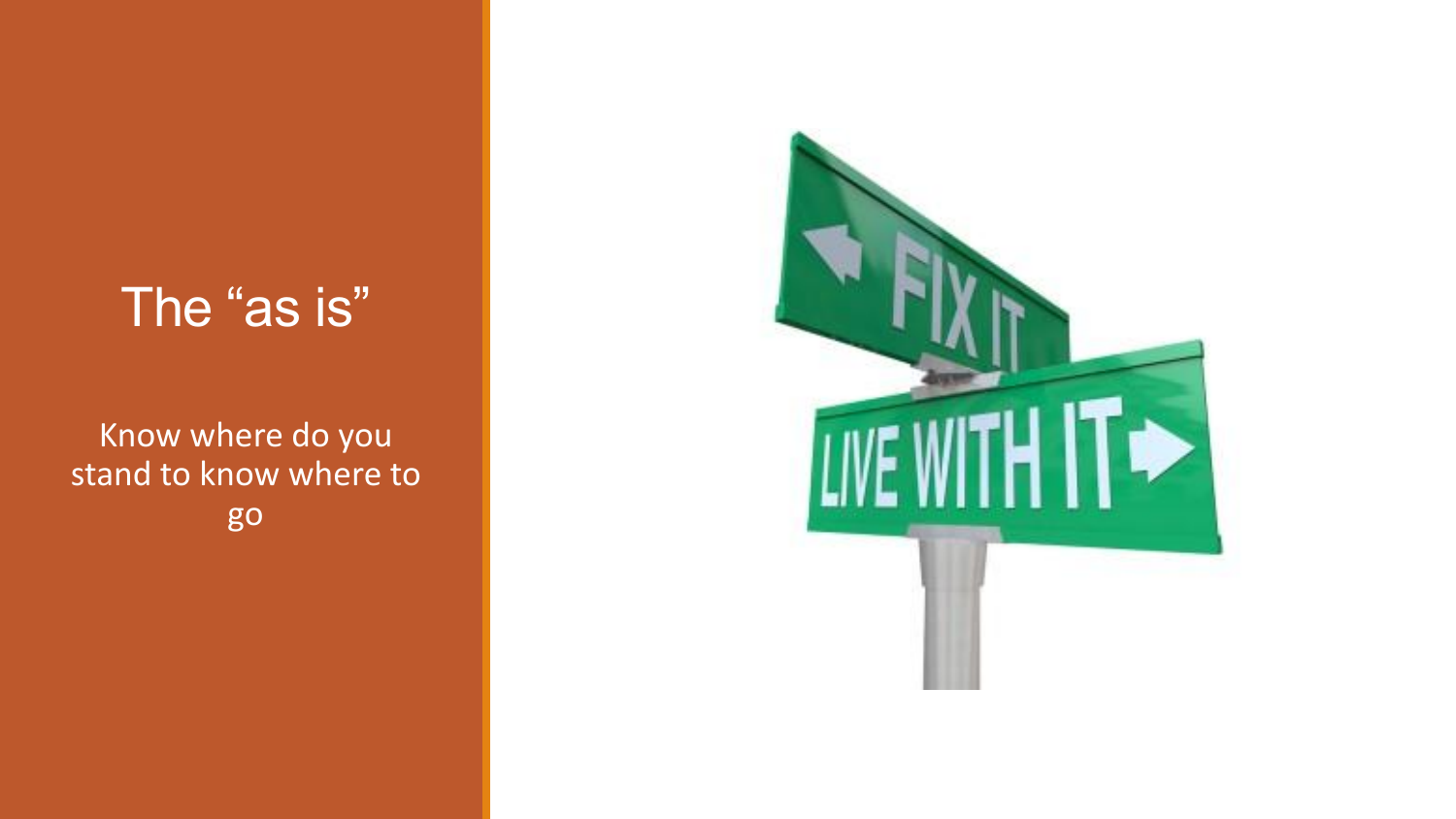**Design** "Structure" Follows Process

You know your foot size before changing your shoes

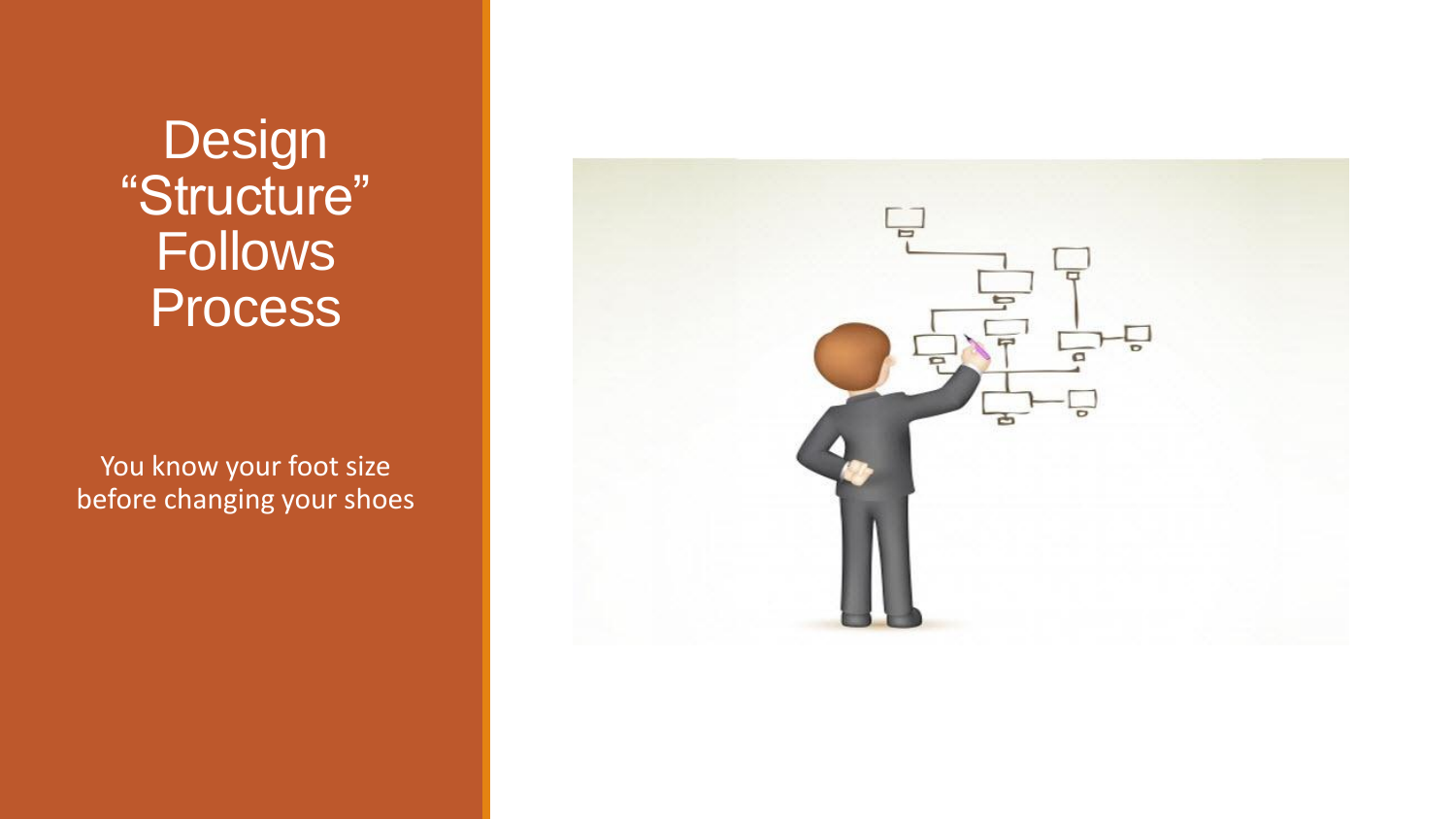## **Identify Bottleneck** s

- **Structure**
- People
- **Process**
- **Supply**



"By the way, while you were off sick we<br>located the bottle neck."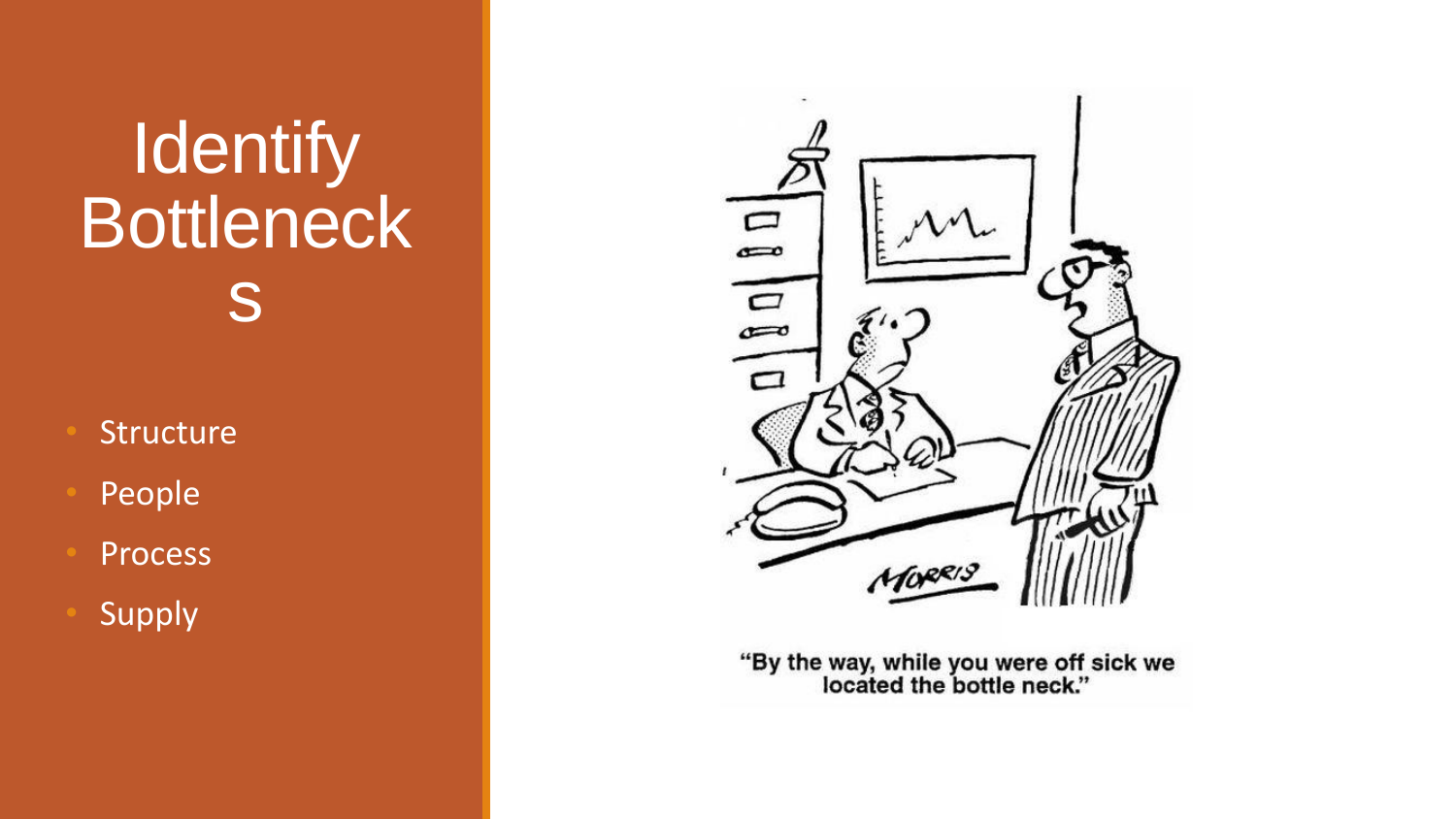### Think simple

Patients cares only to be seen by a senior physician

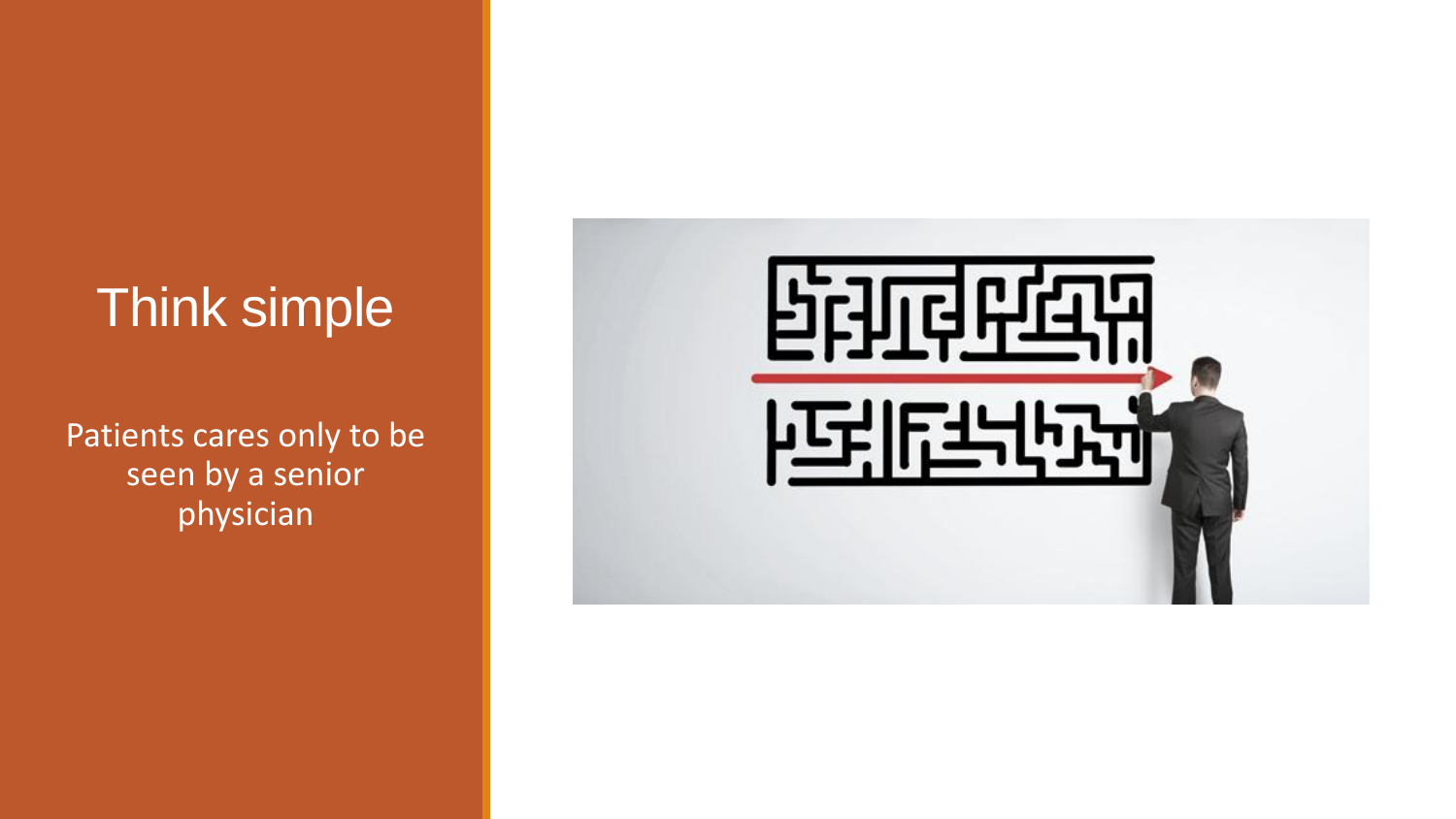#### Pull patients

Either they come in or you go out

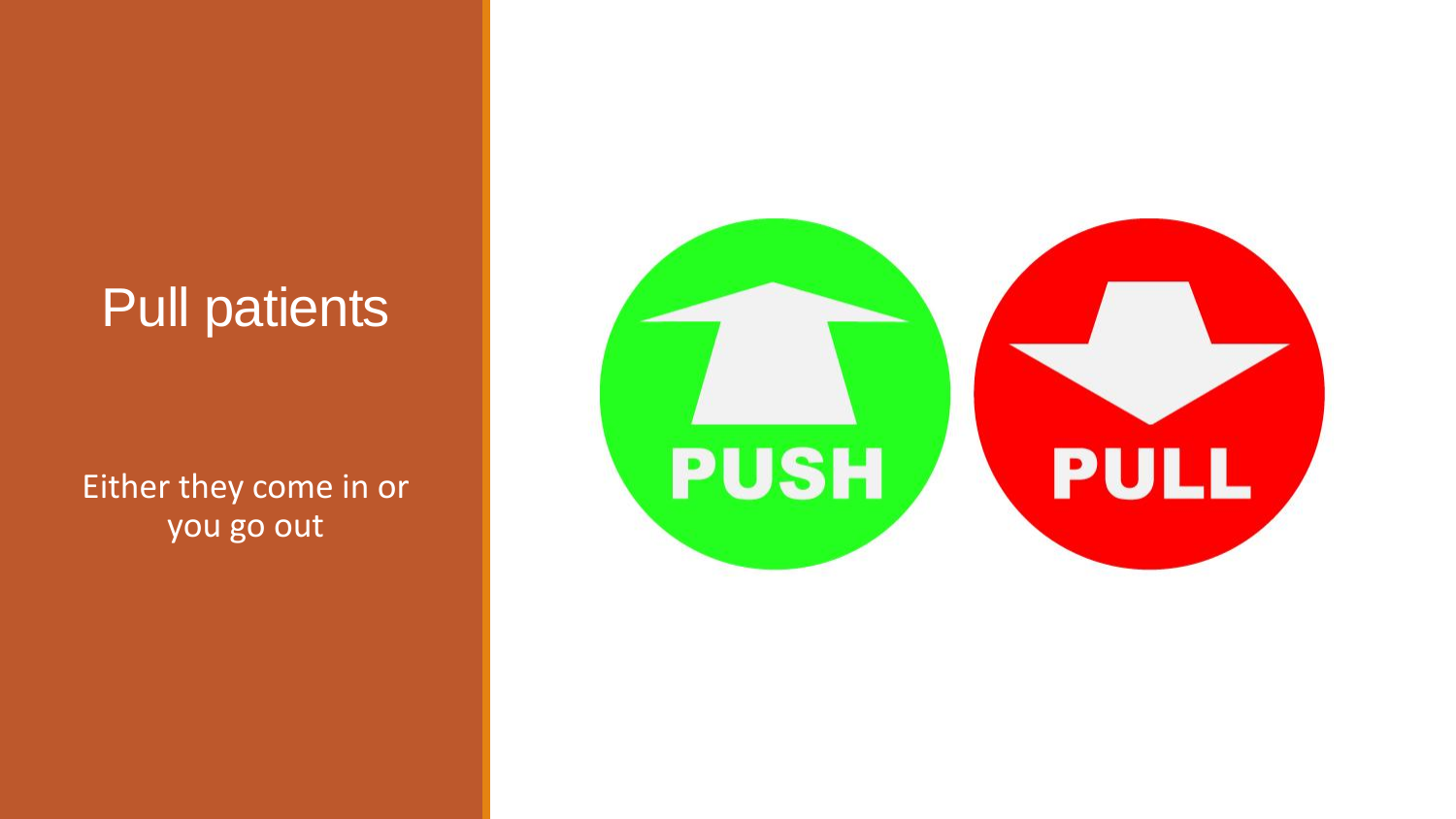#### Involve more people

- Front liners
- **Patients**
- Other departments

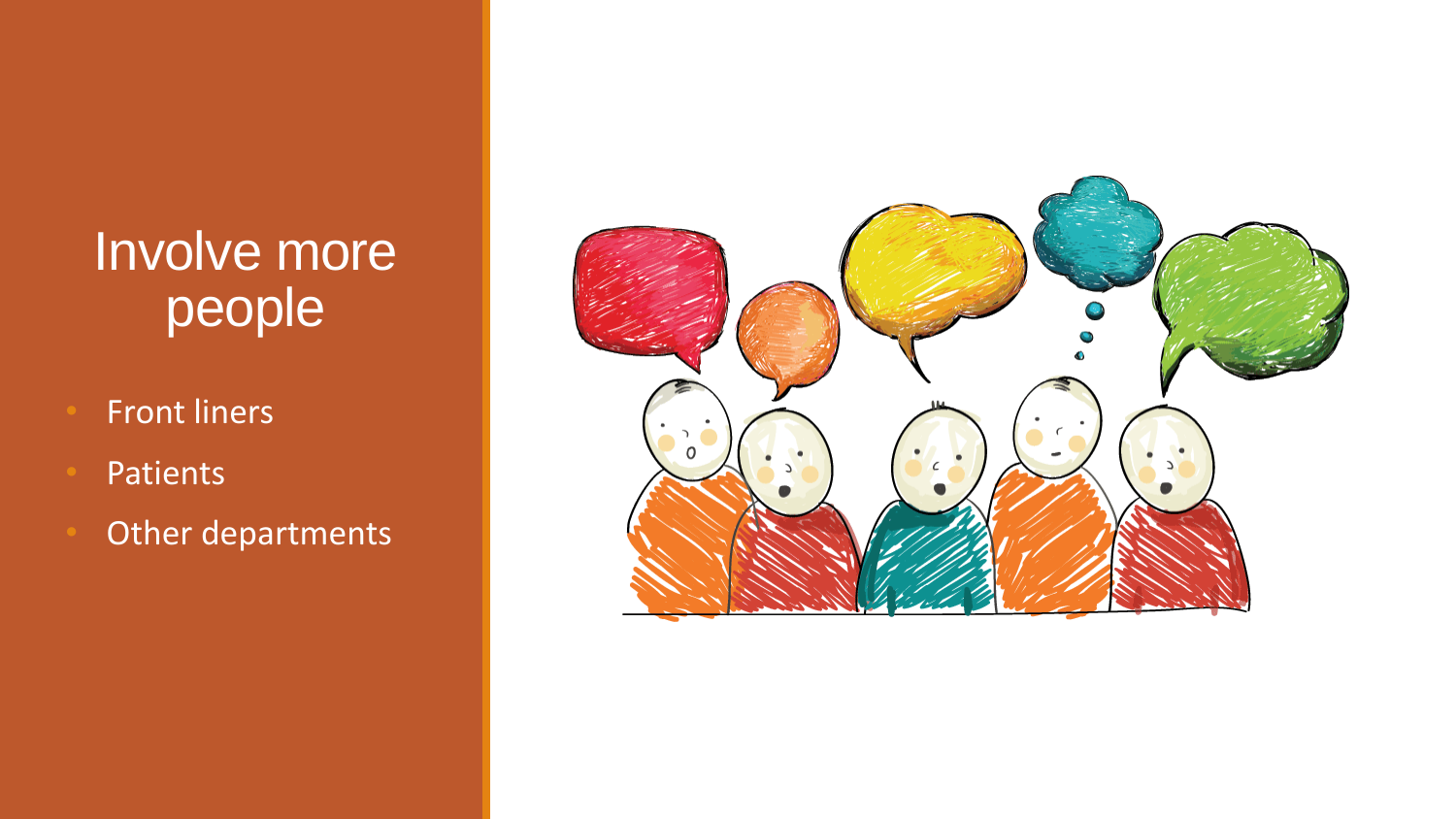#### Know your patients

- **Pediatrics**
- **Trauma**
- **Geriatric**
- trauma

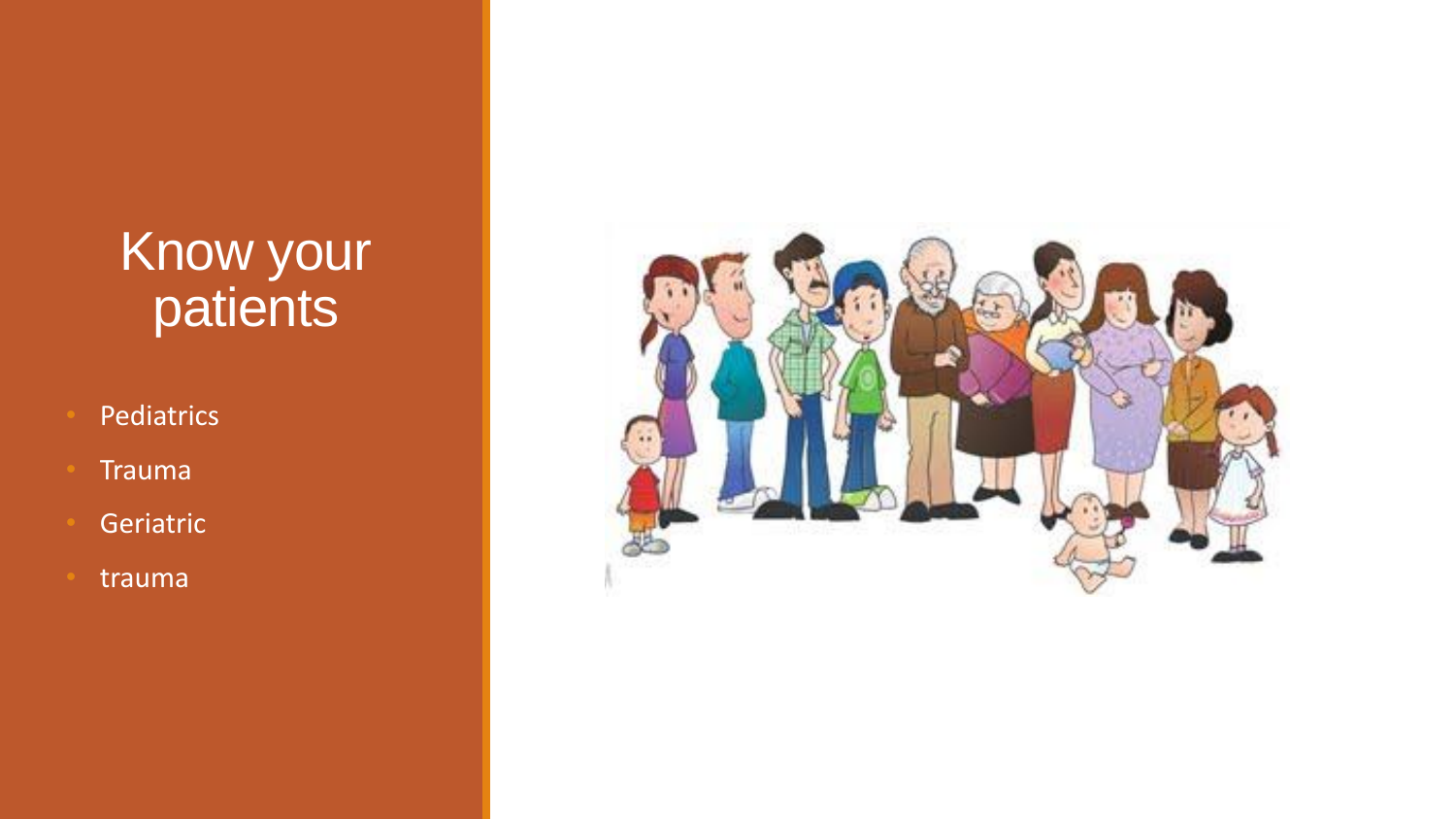#### Live it !!

Reharsal makes perfect